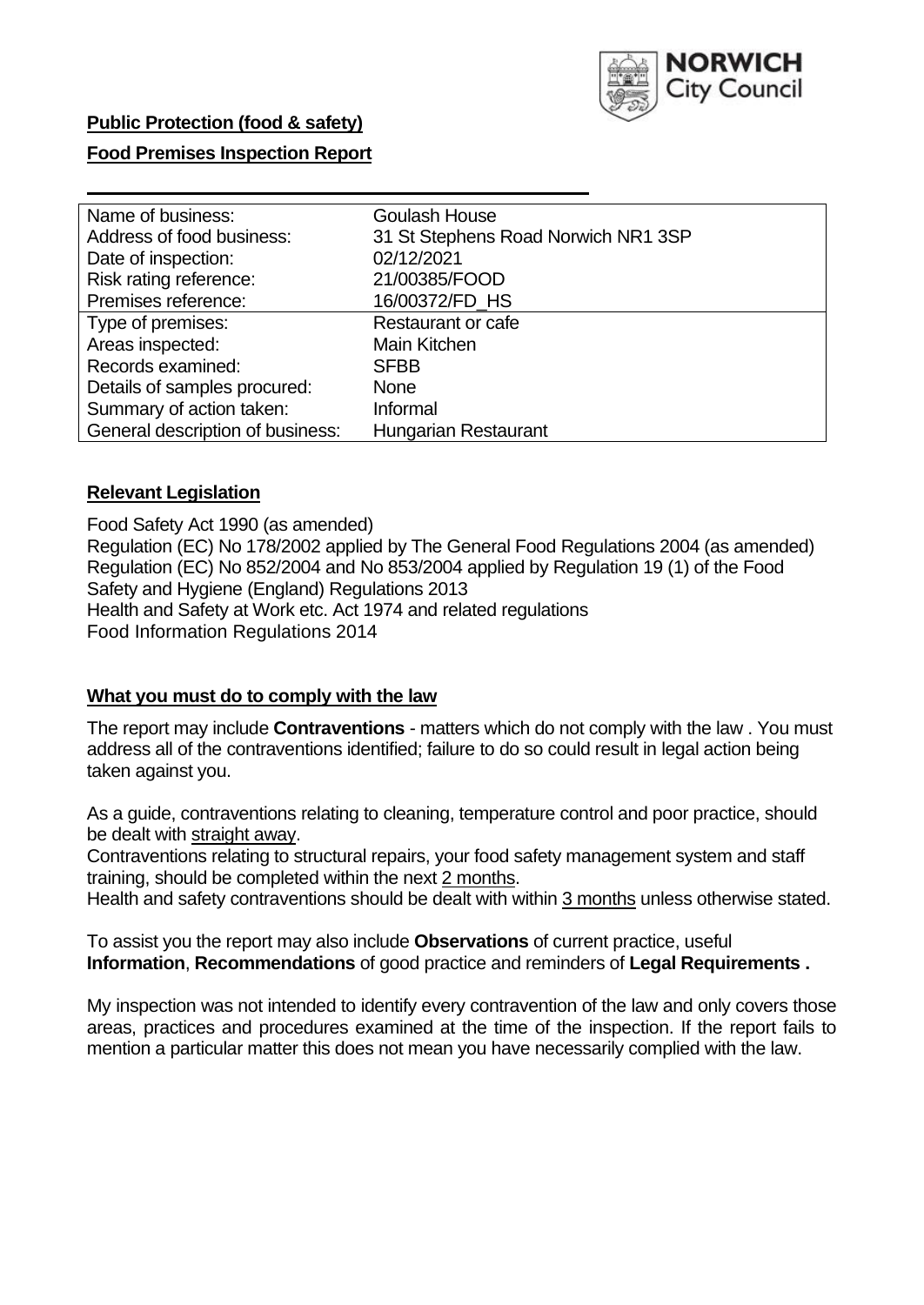# **FOOD SAFETY**

### **How we calculate your Food Hygiene Rating:**

 The food safety section has been divided into the three areas which you are scored against for the hygiene rating: 1. food hygiene and safety procedures, 2. structural requirements and 3. confidence in management/control procedures. Each section begins with a summary of what was observed and the score you have been given. Details of how these scores combine to produce your overall food hygiene rating are shown in the table.

| <b>Compliance Area</b>                     |          |    |                | <b>You Score</b> |                |    |           |    |                |  |  |
|--------------------------------------------|----------|----|----------------|------------------|----------------|----|-----------|----|----------------|--|--|
| Food Hygiene and Safety                    |          |    |                | $\Omega$         | 5              | 10 | 15        | 20 | 25             |  |  |
| <b>Structure and Cleaning</b>              |          |    | $\Omega$       | 5                | 10             | 15 | 20        | 25 |                |  |  |
| Confidence in management & control systems |          |    | $\overline{0}$ | 5                | 10             | 15 | 20        | 30 |                |  |  |
|                                            |          |    |                |                  |                |    |           |    |                |  |  |
| <b>Your Total score</b>                    | $0 - 15$ | 20 | $25 - 30$      |                  | $35 - 40$      |    | $45 - 50$ |    | > 50           |  |  |
| <b>Your Worst score</b>                    | 5        | 10 | 10             |                  | 15             |    | 20        |    | $\blacksquare$ |  |  |
|                                            |          |    |                |                  |                |    |           |    |                |  |  |
| <b>Your Rating is</b>                      | 5        |    |                | 3                | $\overline{2}$ |    |           |    | $\Omega$       |  |  |

Your Food Hygiene Rating is 4 - a good standard



# **1. Food Hygiene and Safety**

 with legal requirements. You have safe food handling practices and procedures and all the Food hygiene standards are high. You demonstrated a very good standard of compliance necessary control measures to prevent cross-contamination are in place. Some minor contraventions require your attention. **(Score 5)** 

#### Contamination risks

**Observation** I was pleased to see you were able to demonstrate effective controls to prevent cross-contamination.

#### Hand-washing

**Contravention** The following indicated that hand-washing was not suitably managed

• the towel provided at the wash hand basin is unhygienic (disposable paper towels are recommended)

### Personal Hygiene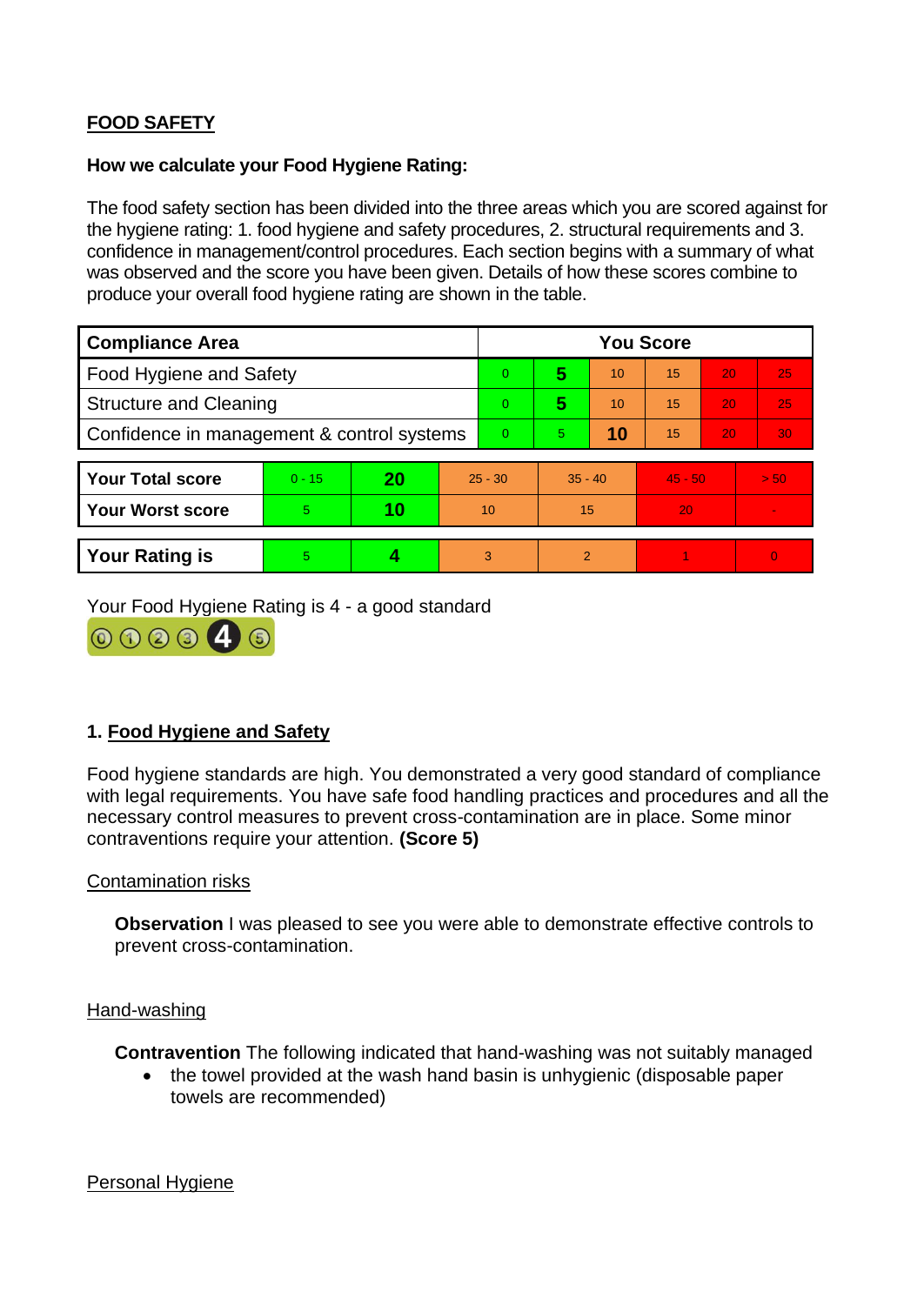**Observation** I was pleased to see that standards of personal hygiene were high.

# **2. Structure and Cleaning**

 The structure facilities and standard of cleaning and maintenance are all of a good standard and only minor repairs and/or improvements are required. Pest control and waste disposal provisions are adequate. The minor contraventions require your attention. **(Score 5)** 

# Cleaning of Structure

**Contravention** The following items were dirty and require more frequent and thorough cleaning:

- floo/ wall junctions
- skirting boards near cooker

# Cleaning of Equipment and Food Contact Surfaces

**Contravention** The following items are dirty and must be cleaned::

- fridge and freezer seals
- interior top to chest freezer

# Cleaning Chemicals / Materials / Equipment and Methods

**Observation** I was pleased to see that the premises was kept clean and that your cleaning materials, methods and equipment were able to minimise the spread of harmful bacteria between surfaces.

# Facilities and Structural provision

**Contravention** The following facilities were inadequate and must be improved:

• the door to the toilet lobby had been removed and must be replaced. Toilets must not open directly into a food room

# **3. Confidence in Management**

 There are generally satisfactory food safety controls in place although there is evidence of some non-compliance with the law. The contraventions require your attention; although not critical to food safety they may become so if not addressed. **(Score 10)** 

# Type of Food Safety Management System Required